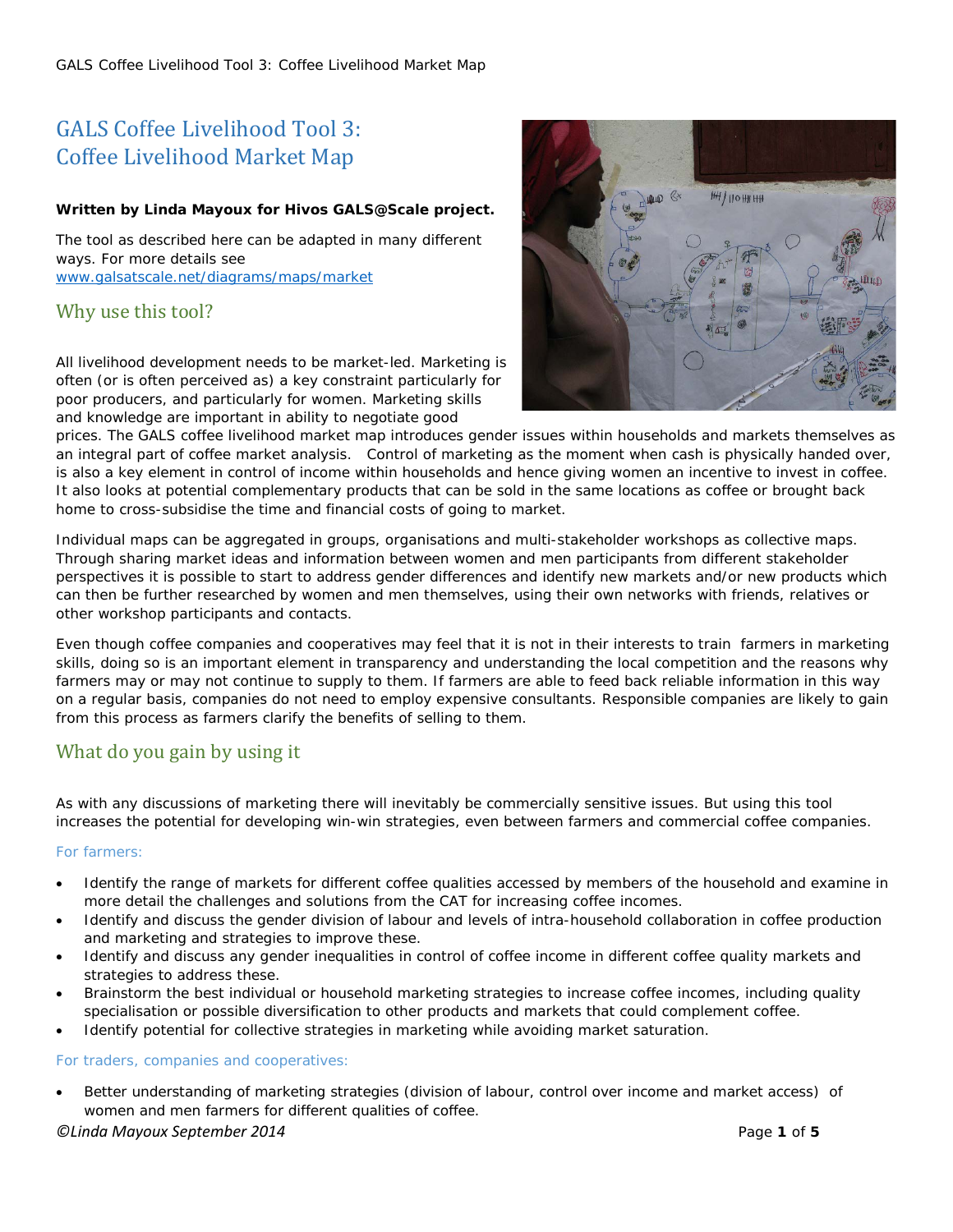#### *GALS Coffee Livelihood Tool 3: Coffee Livelihood Market Map*

• Information base for ensuring more reliable supply through developing better pricing, incentives and improving transparency and trust in relationships with women and men farmers.

# Who applies the tool and for whom?

The Coffee Livelihood Market Map is best used as part of a GALS process where trust and communication with women and men farmers has been built up, together with drawing and participatory skills. It can also be used as a standalone market research tool.

Once learned, the tool can be used on an individual or household level to continually update their market information, track experience of entry into new markets and identify other products that can complement coffee for a more stable livelihood and also cross-subsidise the expenses of going to and from the coffee market. Individual maps can also be shared within groups and across whole organisations to compare marketing strategies and how to increase success.

# How does it work?

The coffee livelihood market map is a version of the generic GALS market map tool based on some variant of the circle map. Depending on the purpose and the activities, these may include any or all of the following:

1) Market maps for individual products eg coffee: location, prices, opportunities and challenges.

2) Examining different marketing activities by different household members - who goes to which markets and who controls the income.

3) Physical maps of specific markets to brainstorm on other possible products that can be sold in those same markets and/or levels of saturation for particular products.

4) Market to value chain maps which take the immediate markets through to other levels to see where products go and prices at different levels to see whether incomes can be increased through taking more control of higher levels of the chain.

The focus can be on coffee only, or on possibilities for livelihood diversification.

#### *STEP 1.What are the main products (coffee qualities, coffee bi-products and non-coffee products) which are marketed by members of your household?*

Draw a large circle in the middle of the paper with symbols for the main products sold by household members.

- Put products where the income is owned/controlled by men on one side, and income owned/controlled by women on the other side
- Indicating relative income amounts by the size of the symbol.

#### *STEP 2.Which coffee markets does each member go to for the different qualities and bi-products?*

Draw circles for each market distinguishing these as follows:

- Placing them according to approximate geographical location, i.e. closer markets are drawn closer to the central circle or markets close to each other.
- The largest markets for that product should be marked in larger circles, the least significant in smaller circles.
- Indicate the quality of coffee or type of bi-product that is sold in each market.
- Markets which are male or female dominated or gender equal should have the respective (large) symbols put next to them.

#### *STEP 3.How do we get there and how much does it cost?*

Draw roads between the coffee markets:

The direction of marketing should be shown by the direction of the arrows. Where farmers go from one market to another without coming home, the lines should be drawn between the markets.

#### *©Linda Mayoux September 2014* Page **2** of **5**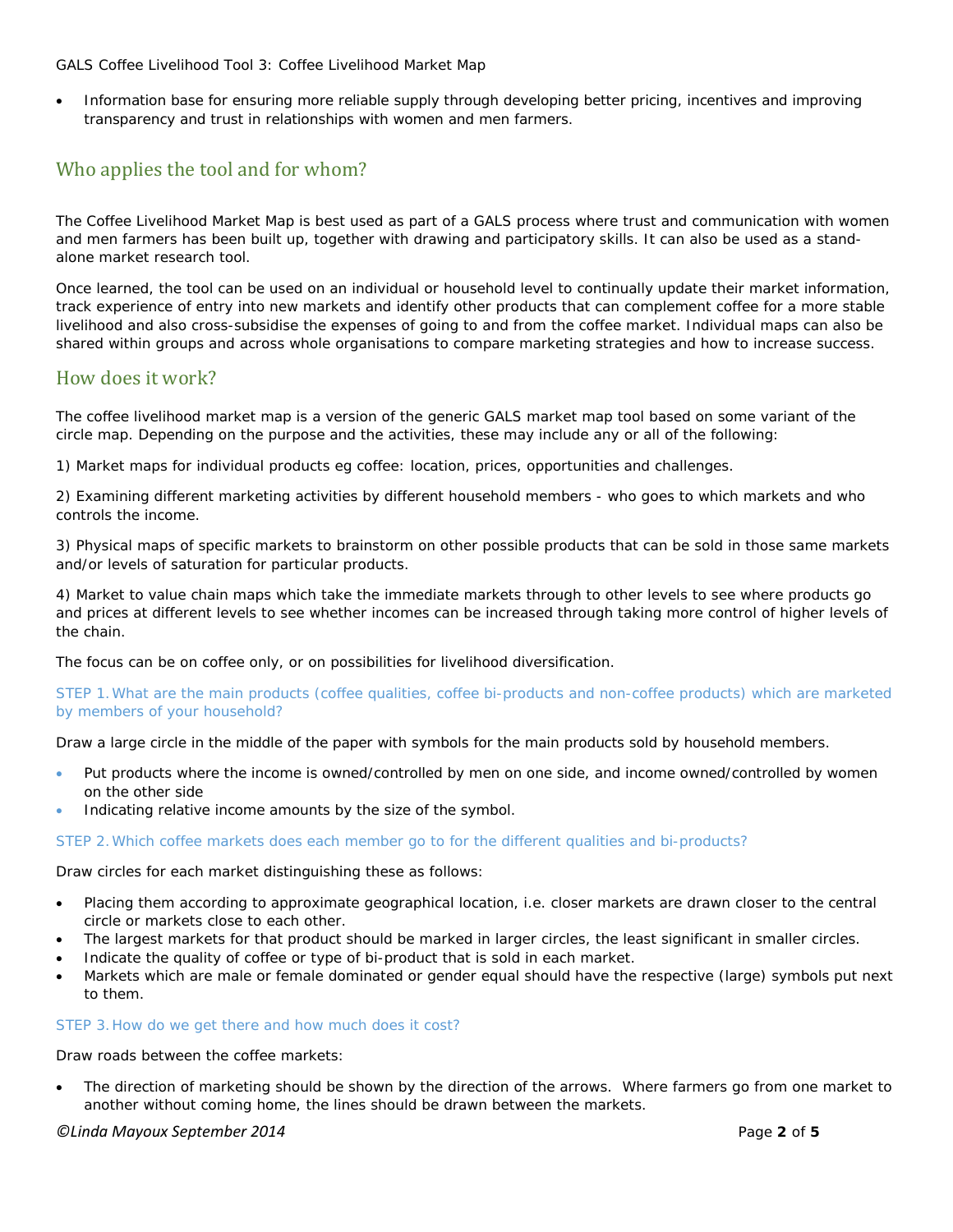### *GALS Coffee Livelihood Tool 3: Coffee Livelihood Market Map*

- Transport means and costs should be put between the lines of the roads together.
- By each arrow put a large symbol to show whether it is women or men going and next to this a money symbol to show who controls the income when they get home.

### *STEP 4.What are the other advantages and disadvantages of each market?*

This question is best initially left open for participants to interpret, open questions can often lead to answers that are extremely useful and relevant but that facilitators did not expect. Open questions can then be followed by specific questions, including for example:

- A central circle within each market can contain general information on the market e.g. day(s) of operation, which days they go, whether there is a shelter, etc.
- A separate section can be made in the outer circle for each product traded, together with relative prices and quantities for each.
- Different symbols can show different types of buyer those who consume directly, local traders, traders from the city etc., indicating gender
- Markets where the highest incomes can be obtained can be circled in thicker lines.
- Are any of the advantages or disadvantages more relevant for women or for men, put the respective symbol next to these.

#### *STEP 5.What things can/should I change?*

- Sad and smiley faces should rank degrees of satisfaction with the different products in each market.
- Which markets are most profitable? Bearing in mind prices, amounts sold and transport costs and who controls the income.
- What are the main challenges in each market? Are there any specific challenges which women or men face because of gender?
- What new products or markets can be profitable? Are there any gender issues which need to be addressed in enabling women/men to access these?
- Ring in green at least five products or markets where you think you could increase incomes. Will you do the work or share it? Will you control the income, or share it? How can you maintain gender balance?

#### *STEP 6: Who will I share the GALS methodology with to improve my market?*

- Who will I share GALS with to help the people with whom I cooperate so that we can all strengthen each other?
- Who will I share GALS with so that they will start to respect me more?

# *STEP 7 Track and adjust*

When participants get to each month, they should compare what was planned and what actually happens, adjusting the following months accordingly. Things achieved should be ringed as red fruits. Things that are not possible at all are ringed in in black as withered fruits. Things postponed as green fruits.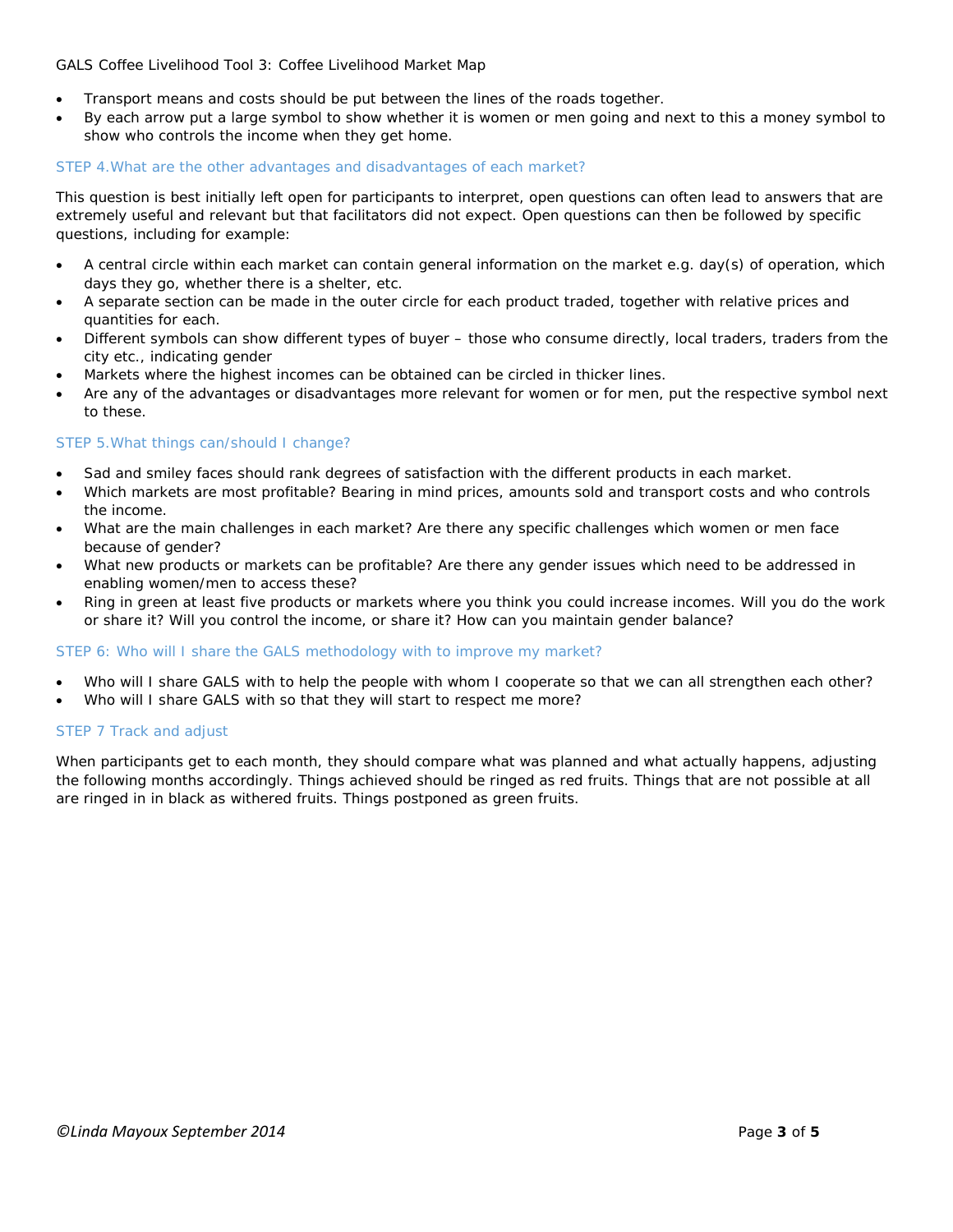# *COLLECTIVE MARKET MAP*

Collective maps can be produced, either aggregating information from individual maps at group meetings and then at organisational levels, or as part of a multi stakeholder workshop. This enables farmers and also companies to exchange information about the range of markets for different coffee qualities and/or the different complementary products that can increase incomes in each market and examine the scope for livelihood diversification and/or collaboration to increase incomes, reduce costs and avoid market saturation.

### *STEP 1.Market mapping for each economic activity: group discussion*

Participants form activity groups according to their business vision for coffee quality and/or other products – it is important they go to groups where they are already knowledgeable, not where they are just interested because the aim is to really pool existing information and identify the gaps. Whether or not women and men should be put in the same group at this point will depend on the degree to which women as well as men would benefit from sharing information at this stage, and the level of conflict/sensitivity of gender issues. This will vary by context, economic activity and also the particular individuals participating.

Each activity group makes a collective market showing:

- A circle is drawn for each of the markets where people are buying and selling the product. All the markets currently used by participants and ideas for any new ones.
- Relative demand and prices, and common challenges (e.g. transport costs will vary between people depending on individual location, but other challenges may not).
- The number of people already selling there and happy with those markets should put a mark in blue. People who have tried the market and rejected it should put a mark in black. People not currently selling in those markets but who feel it would be worth trying should put a mark in green. Women and men mark themselves in separate lines or columns with different symbols.
- For each market, what are the main challenges which could be addressed through sharing/collective action to be discussed in more detail on the collective road journey? Again identify through different symbols any issues specifically for women or specifically for men.
- Ideas for new products in each market.
- What are the main gender issues in marketing and also controlling the income? Mark these areas of the map with the appropriate (large) symbol.
- What things are not known? Put a large question mark on the relevant areas of the map.

#### *STEP 2.Market economy mural map: plenary feedback*

A large mural with multiple flipcharts, or a large cloth is put at the front of the hall. Each activity group then feeds back the maps for each activity.

- The facilitator or participants map out each market as it is presented on the mural as a total overview of all the markets where participants go – deciding which market should be at the centre, other markets then marked in geographic location in relation to this central market, and marking differences in size of each market by size of circle. Symbols for products from each activity map are placed in each. This progressively builds up a full picture of the range of products in local markets and beyond where participants are operating and have knowledge.
- For each market, participants identify the main challenges for increasing incomes which could be addressed through sharing/collective action. Again identify through different colours or symbols any issues specifically for women or specifically for men.
- Numbers of women and men (counted separately) currently selling each product in each market are counted and marked in blue. Women and men (counted separately) who previously sold products in those markets but have now given up are quantified in black. People not currently selling (may include people who previously gave up but after the discussion may try again) in those markets but who feel it would be worth trying should be marked in green. Remember to put the total numbers of women and men participants somewhere at the top of the paper.
- The numbers of women and men who actually try these new products or markets will then be tracked and marked as red fruits in monitoring or impact assessment.